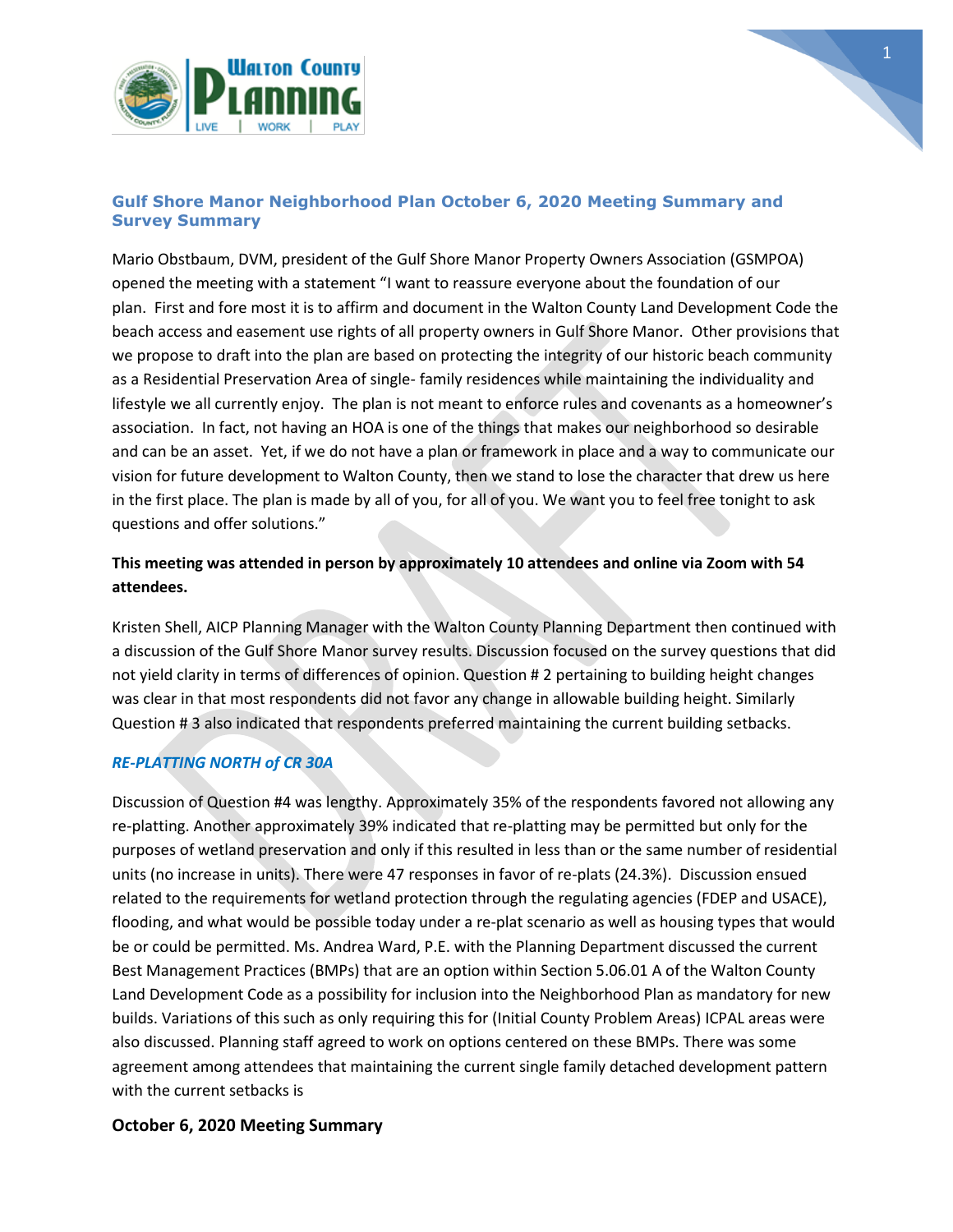



## *LIGHTING REQUIREMENTS*

Approximately 54% of the survey respondents indicated that additional lighting restrictions within the neighborhood were not desirable, while 45% indicated they would like to see additional lighting requirements. Discussion centered around the County's current requirements for new development requiring Development Orders and current requirements related to the County's wildlife lighting ordinance (turtle lighting). It was clarified that the County currently only reviews single family residential lighting for compliance with the wildlife lighting ordinance within the zone located 700 feet inland from the Gulf of Mexico. It was also clarified that street lights were optional and at the request of the neighborhood/homeowner through the utility company.

Consensus appears to be forming that the neighborhood plan should contain lighting requirements which are optional or included for guidance only. These requirements would not be enforced by the County.

#### *BEACH ACCESS PARKING*

- Neighborhood Only Parking dedicated parking spaces limited for use by GSM property owners and their guests at the beach accesses was discussed. Staff indicated that this would be difficult at the TDC maintained parking facilities given that these have been funded with TDC revenues.
- Locals Only Parking (Mobility Planning)- Question # 11 on the survey were 57% of the respondents supported a free locals-only parking option for full time Walton County residents as part of the Mobility Planning process. Concerns were voiced that this would only apply to full time Walton county residents and many GSM property owners are not full time residents of Walton County of have their primary residences elsewhere.
- Working with TDC on future improvements through the NP process, a process whereby the neighborhood could be noticed and have input on future projects was discussed for inclusion into the NP. Almost 97% of survey respondents favored this idea found in survey question # 19 where a sign would be posted and a 300 ft radius property owner notice would be conducted.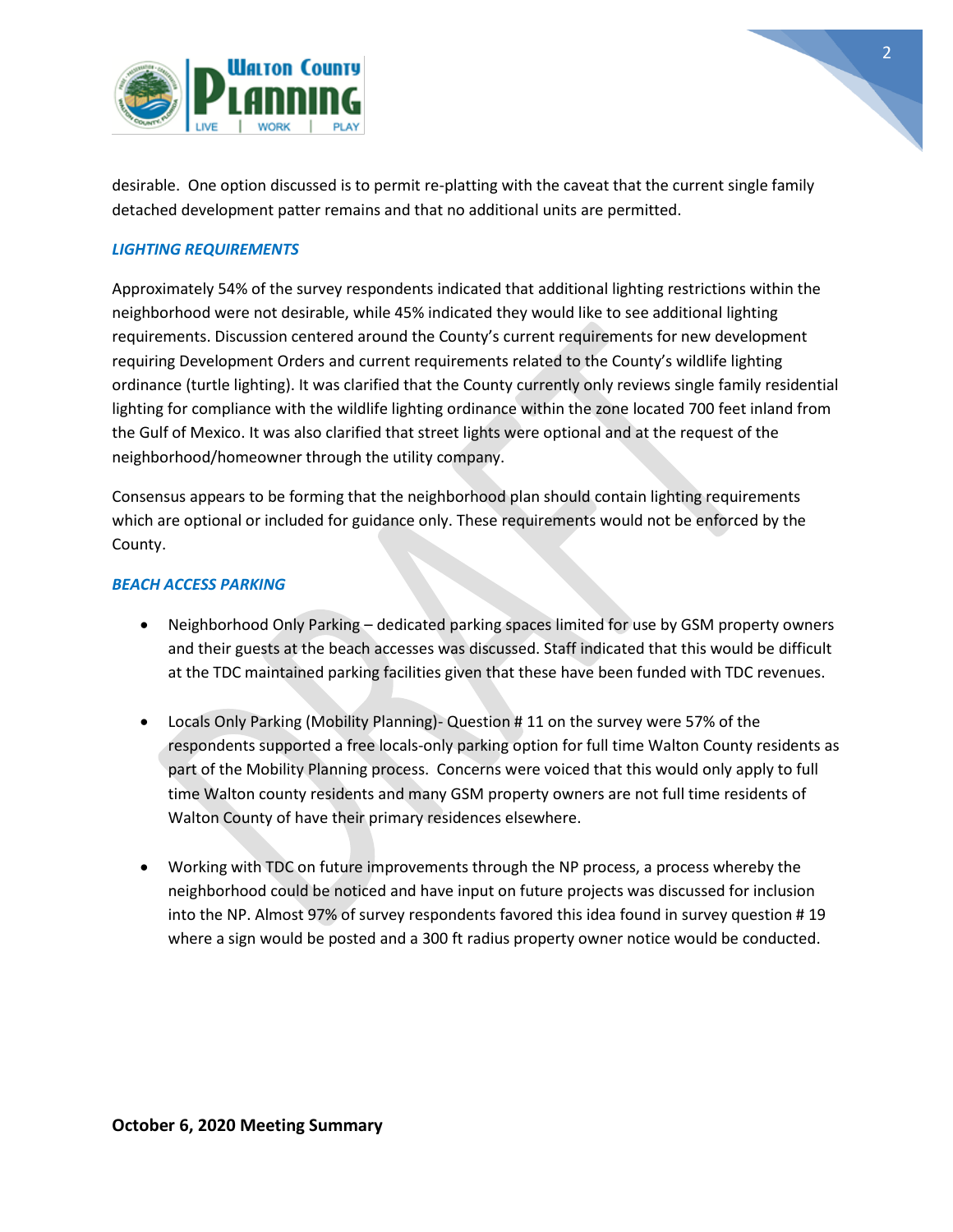



## *VOTING by PARCEL or TAX ID*

A clear majority or 90% of the respondents were in support of proceeding with the development of a NP (next step). The question was raised by at least three property owners that they felt they should be able to vote based on the actual number of parcels they owned rather than by the parcel tax ID number which may include multiple lots with a single vote ability. Current NP guidance in the Land Development Code indicates "respondent" as a percentage of those responding to the ballots. Staff discussed this not really being an issue on this ballot due the to number of favorable votes, low 20% affirmative vote requirement, and the response rate on this particular survey. Staff also indicated that legal would be consulted on this question prior to the next ballot which is to vote on the Plan requiring a 66% affirmative vote.

### *COUNTY MAINTENANCE OF ROADS*

46% of respondents said their road was currently maintained by the county. 12.5% responded they did NOT want the county to maintain their road. 41% or 79 respondents indicated that their road was not currently county maintained but would like it to be and provided a road name. Some of the roads named are already county maintained, so there is confusion. These respondents either did not know a particular road was County maintained or felt the county should improve their road further. A map is available on the neighborhood plan website that was provided by County Public Works showing which roads are county maintained in GSM.

Staff recommends working with Public Works further through the NP process depending on stormwater solution which could possibly help alleviate any stormwater problems with road design and maintenance.

#### *STREET NAMING (QUESTION # 8)*

Regarding the changing of street names, 68% of respondents did NOT support renaming of streets in GSM, 17% did support street name changes and 27 people listed a street name to change. During the meeting a comment was made regarding the changing the name of J.P Lane. In general, this item did not have strong support and may have to be done outside of the neighborhood planning process.

# *TREE PROTECTION (QUESTION # 13)*

53% of respondents did not support any regulation to protect trees in GSM. 47% were in favor of saving as many trees as possible outside of the building footprint or just really large trees.

Staff explained that tree protection can be somewhat related to grading and stormwater requirements. Adopting the current stormwater BMPs where minimal fill is permitted would be consistent with more tree preservation. One option is a street tree planting requirement (one per lot).